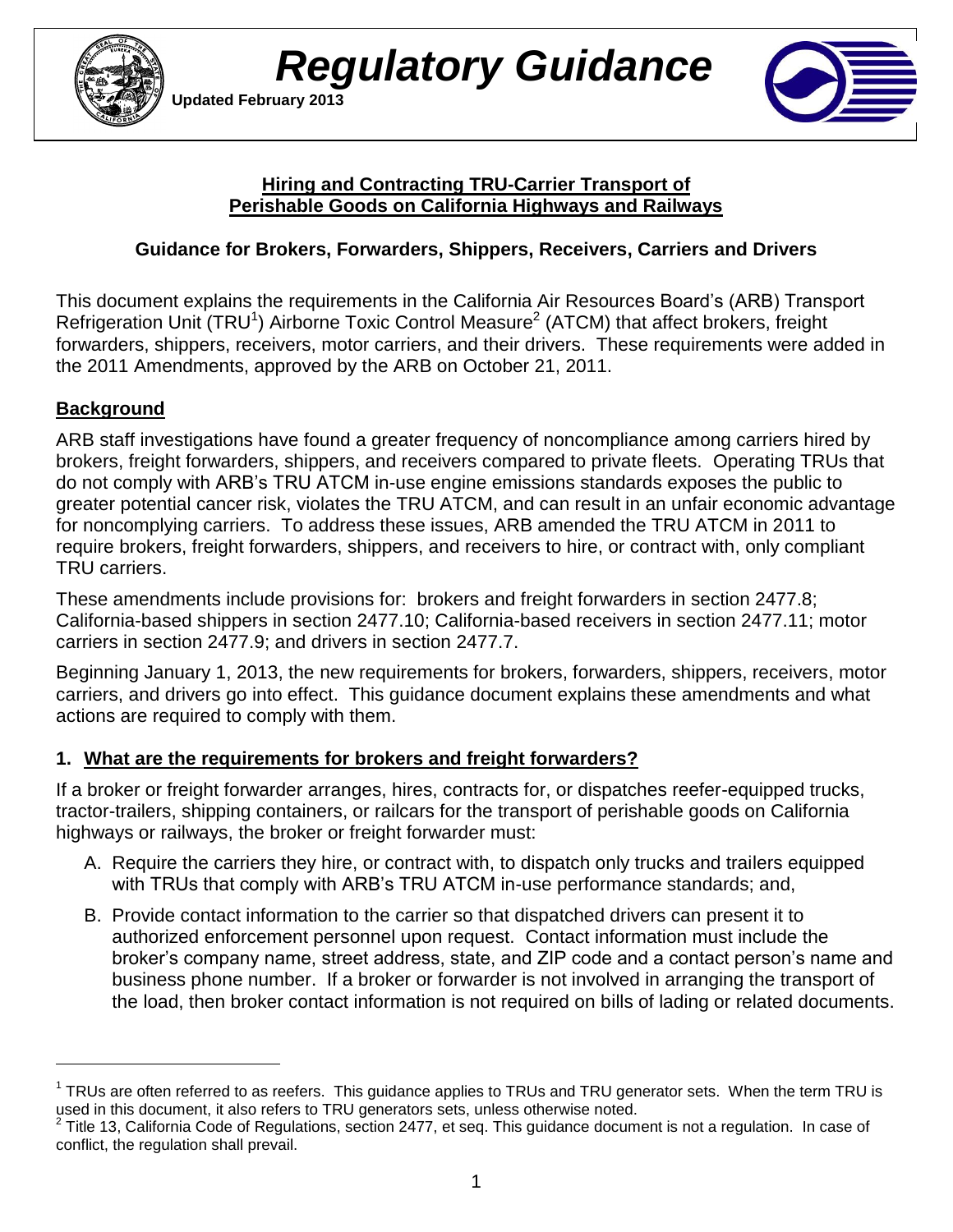### **2. What are the requirements for California-based shippers?**

If a California-based shipper arranges, hires, contracts for, or dispatches TRU-equipped trucks, tractor-trailers, shipping containers, or railcars for the transport of perishable goods on California highways or railways, the shipper must:

- A. Only dispatch trucks and trailers equipped with TRUs that comply with ARB's TRU ATCM inuse performance standards;
- B. Require the carriers they hire, or contract with, to dispatch only TRUs that comply with the TRU ATCM's in-use performance standards; and
- C. Provide the following information to the carrier so that dispatched drivers can present it to authorized enforcement personnel upon request:
	- a. Shipper's business name and address;
	- b. Receiver's business name and address; and
	- c. Shipper contact information for a person with knowledge of the transport arrangements. shipping with the carrier and their business phone number. The shipper contact information includes the name of the department that arranges

 If a shipper hires a broker to make the transport arrangements, the shipper should require the broker to hire compliant TRUs.

### **3. What are the requirements for California-based receivers?**

If a California-based receiver arranges, hires, contracts for, or dispatches TRU-equipped trucks, tractor-trailers, shipping containers, or railcars for the transport of perishable goods on California highways or railways, then the receiver must:

- A. Only dispatch trucks and trailers equipped with TRUs that comply with ARB's TRU ATCM inuse performance standards;
- B. Require the carriers they hire, or contract with, to dispatch only TRUs that comply with the TRU ATCM's in-use performance standards; and
- C. Provide the following information to the carrier so that dispatched drivers can present it to authorized enforcement personnel, upon request:
	- a. Shipper's business name and address;
	- b. Receiver's business name and address; and
	- c. Receiver contact information for a person with knowledge of the transport arrangements. The receiver contact information includes the name of the department that arranges shipping with the carrier and their business phone number.

 If a receiver hires a broker to make the transport arrangements, the receiver should require the broker to hire compliant TRUs.

#### **4. What are the requirements for motor carriers?**

Motor carriers that dispatch trucks and trailers equipped with TRUs on California highways and railways must:

- A. Only dispatch trucks and trailers equipped with TRUs that comply with ARB's TRU ATCM inuse performance standards;
- B. Provide the following information to the dispatched driver:
	- a. Motor carrier's business name, street address, state, and ZIP code;
	- b. Motor carrier contact person's name and business phone number; and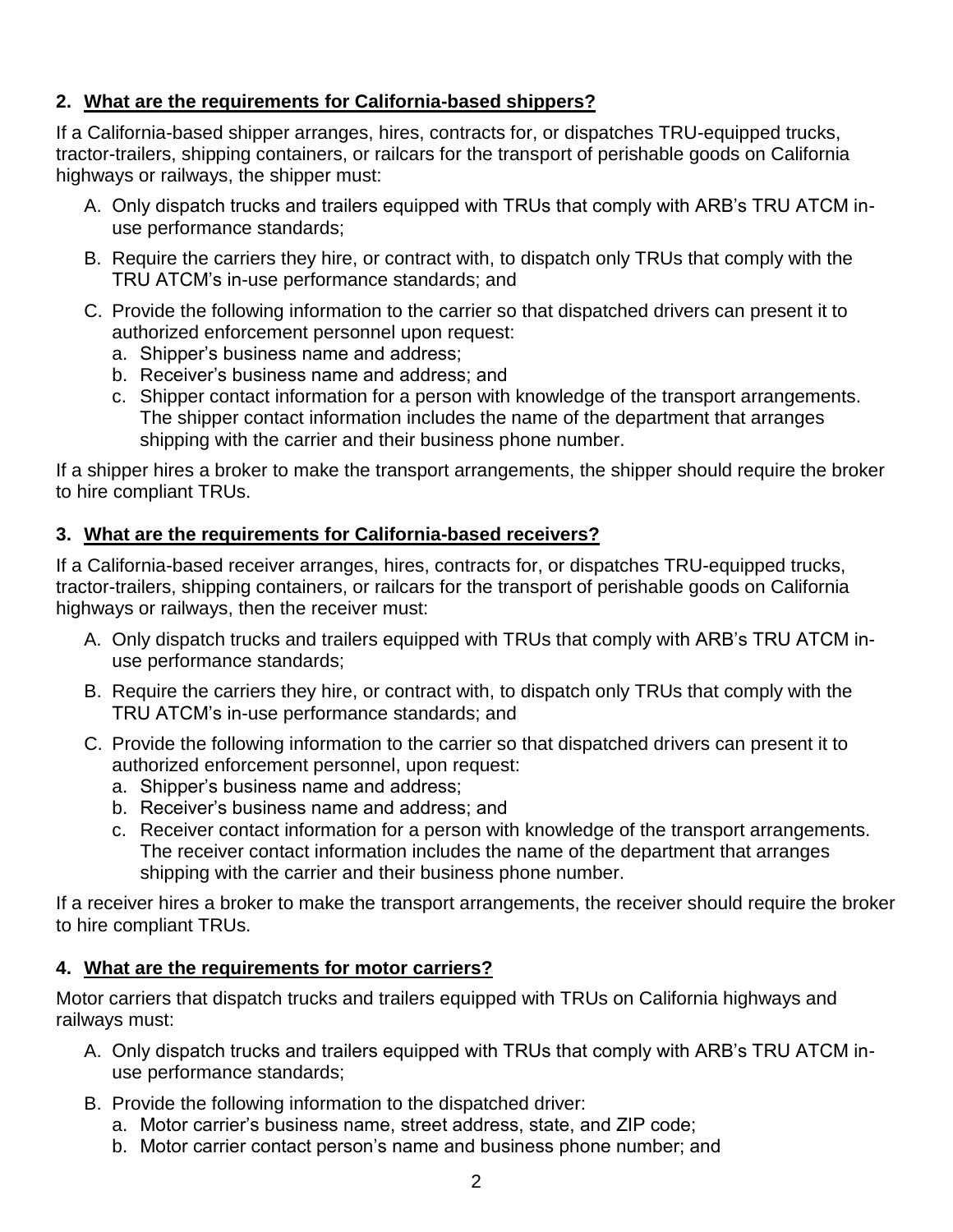hauled. This could be the broker, forwarder, shipper or receiver. c. Information provided by the business entity that hired the motor carrier, as follows: business name, address, contact person or group, and phone number of the business entity that arranged, hired, or contracted for the transport of the perishable goods being

## **5. What are the requirements for drivers?**

Drivers are prohibited from operating TRUs on California highways that do not comply with ARB's TRU ATCM in-use performance standards. A TRU that is capable of being operated is considered to be operating any time it is in California. If the TRU will not be used while in California, it must be appropriately and obviously disabled. $3$ 

 In addition, drivers are required to provide the following information to authorized enforcement personnel upon request:

- A. Driver's license;
- B. Truck or tractor registration;
- C. Trailer registration; and
- D. Bill of lading or freight bill with:
	- a. Origin and destination of freight being transported;
	- b. Shipper business name, street address, state, and ZIP code;
	- c. Receiver business name, street address, state, and ZIP code;
	- d. Motor carrier business name and contact person's name and phone number that dispatched the driver; and
	- e. The company name and contact information for the business entity (e.g. shipper, freight broker, freight forwarder, or receiver) that arranged, hired, or contracted for the transport of the perishable goods being hauled.

#### **6. Do the requirements for brokers and freight forwarders apply to those based outside California?**

 The requirements apply to any broker or freight forwarder that hires a carrier that will travel on a California highway or railway, regardless of where the broker or freight forwarder is based or conducting business.

### **7. Are brokers, forwarders, shippers and receivers required to inspect TRUs to determine if they are compliant with ARB's TRU ATCM in-use performance standards?**

 determine compliance or turn away noncompliant TRUs at docks. However, freight brokers, freight ARB's TRU ATCM does NOT require brokers, forwarders, shippers, and receivers to inspect TRUs to forwarders, shippers, and receivers must take steps to comply with the applicable requirements as discussed above.

#### **8. How can a broker, forwarder, shipper, or receiver know which carriers have compliant TRUs?**

 be registered on ARBER – ARB's online TRU registration system. TRUs that are based outside of Require carriers to provide proof of compliance. The hiring business entity could require the carriers they hire to register their TRUs in the Air Resources Board Equipment Registration (ARBER) system and provide an ARBER Certification Page for the units they will provide. California-based TRUs must

 $\overline{a}$ 

 $^3$  See TRU Advisory 08-09 at www.arb.ca.gov/diesel/tru/tru/advisories.htm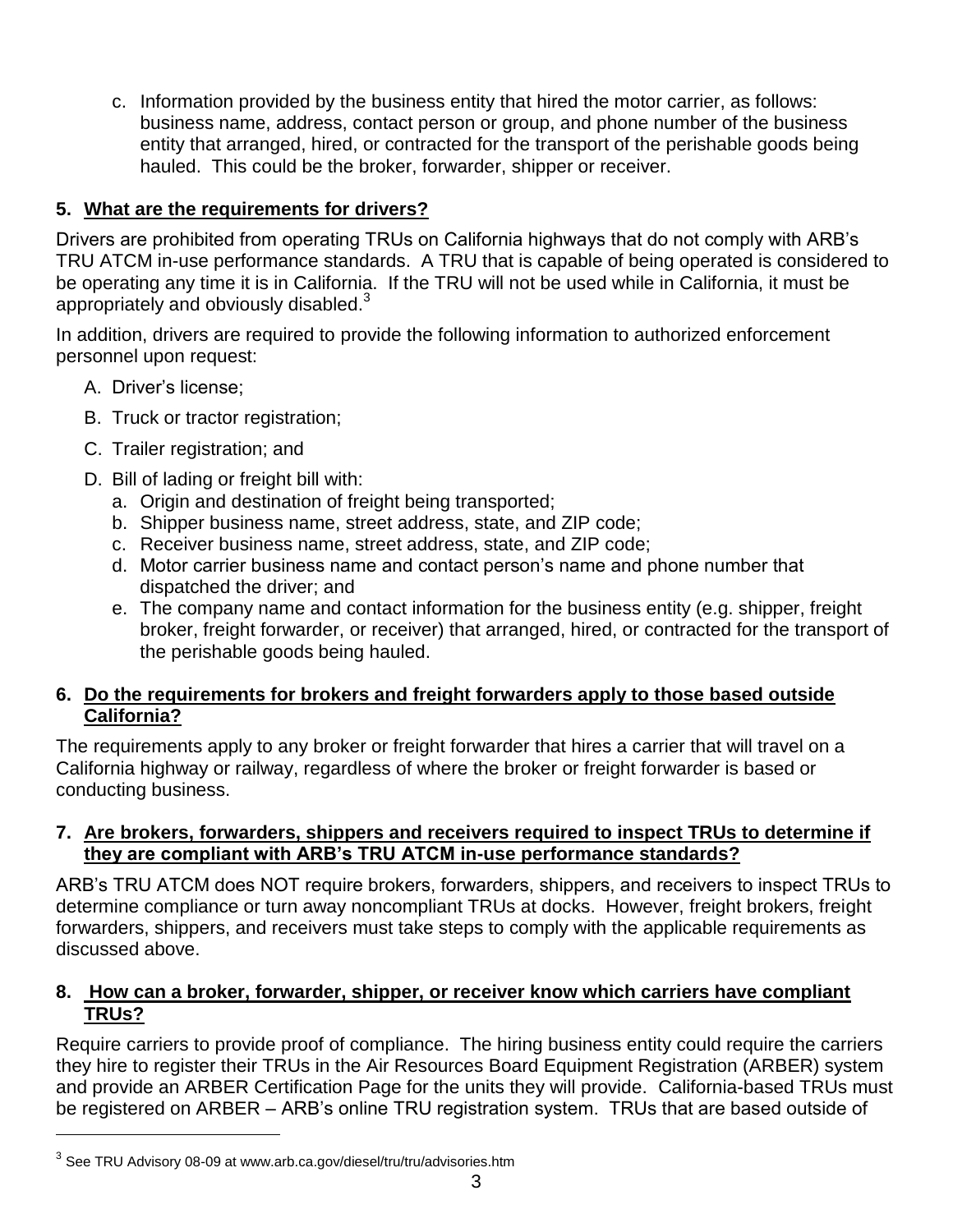California may voluntarily register in ARBER. $4$  Carriers can print the ARBER certification page that identifies the TRU and shows its compliance status and compliant-through date. Carriers should use a current certification-page printout as proof of compliance for the TRU that will be used.

 based on current information in the ARBER database. The link to the 100 Percent-Compliant Carrier List Search Page is: [https://arber.arb.ca.gov/publicTCCReports.arb.](https://arber.arb.ca.gov/publicTCCReports.arb) One hundred percent compliant regulation's in-use standards at the time of the report. Companies will not be included on this list if they have noncompliant units, incomplete registration data, or if the TRUs they operate are owned by to register. Please also be aware that a company's compliance status may change when a compliance deadline passes or when an owner brings its TRUs into compliance. Listings are available in both PDF and CSV format. CSV format allows the listing to be sorted easily in a spreadsheet. Complete listings of all 100 percent-compliant carriers are available, or you may also The hiring business entity may also query ARBER to view or download a report listing carriers that have registered TRUs in ARBER that are all compliant with the TRU Regulation's in-use standards, means that all TRUs registered in ARBER under a company are compliant with California's TRU another business entity, such as a lessor, parent company, or holding company. Additionally, carriers based outside of California may not be included depending on whether they have voluntarily chosen query ARBER for a narrowed list of 100 percent-compliant carriers, by city, county, or state/province.

 establish their own clearinghouse to list carriers that have demonstrated compliance with the TRU Alternatively, brokers, forwarders, shippers, and receivers could agree to pool their resources and ATCM. Such demonstrations could include providing a complete set of current ARBER certification pages for the carrier's TRUs that will be used on California highways or railways.

### **9. What happens when a violation is found?**

 including how carefully the hiring party chose its carrier. When noncompliant equipment is discovered, ARB may cite the carrier, broker, freight forwarder, shipper, receiver, and/or driver. In resolving violations, ARB will consider the relevant circumstances,

#### **10.How can a carrier make sure they are on the 100 Percent Compliant Carriers list?**

The 100 Percent Compliant Carrier List is based on TRUs that are registered in ARBER. Therefore, the first step is to register compliant units in ARBER.

The registration information must be complete and correct. ARBER currently checks this information before it issues a compliance certification and shows a "compliant until" date. Therefore, the carrier should be careful to enter complete, accurate registration information.

 possible so that ARBER uses current information to determine compliance status. For example, In addition, when compliance information changes, the carrier must update ARBER as soon as when an owner takes steps to bring a unit into compliance, they need to update ARBER to reflect that change.

#### **11.What are some strategies that a broker, freight forwarder, shipper, or receiver might use to make sure they only hire compliant carriers?**

A. Businesses should consider sending notices to carriers, making them aware that the broker, forwarder, shipper, or receiver requires all of the refrigerated carriers they hire to comply with the in-use performance standards. The notice would also say the broker, forwarder, shipper or

 $\overline{a}$ 

<sup>4</sup> <http://www.arb.ca.gov/arber/arber.htm>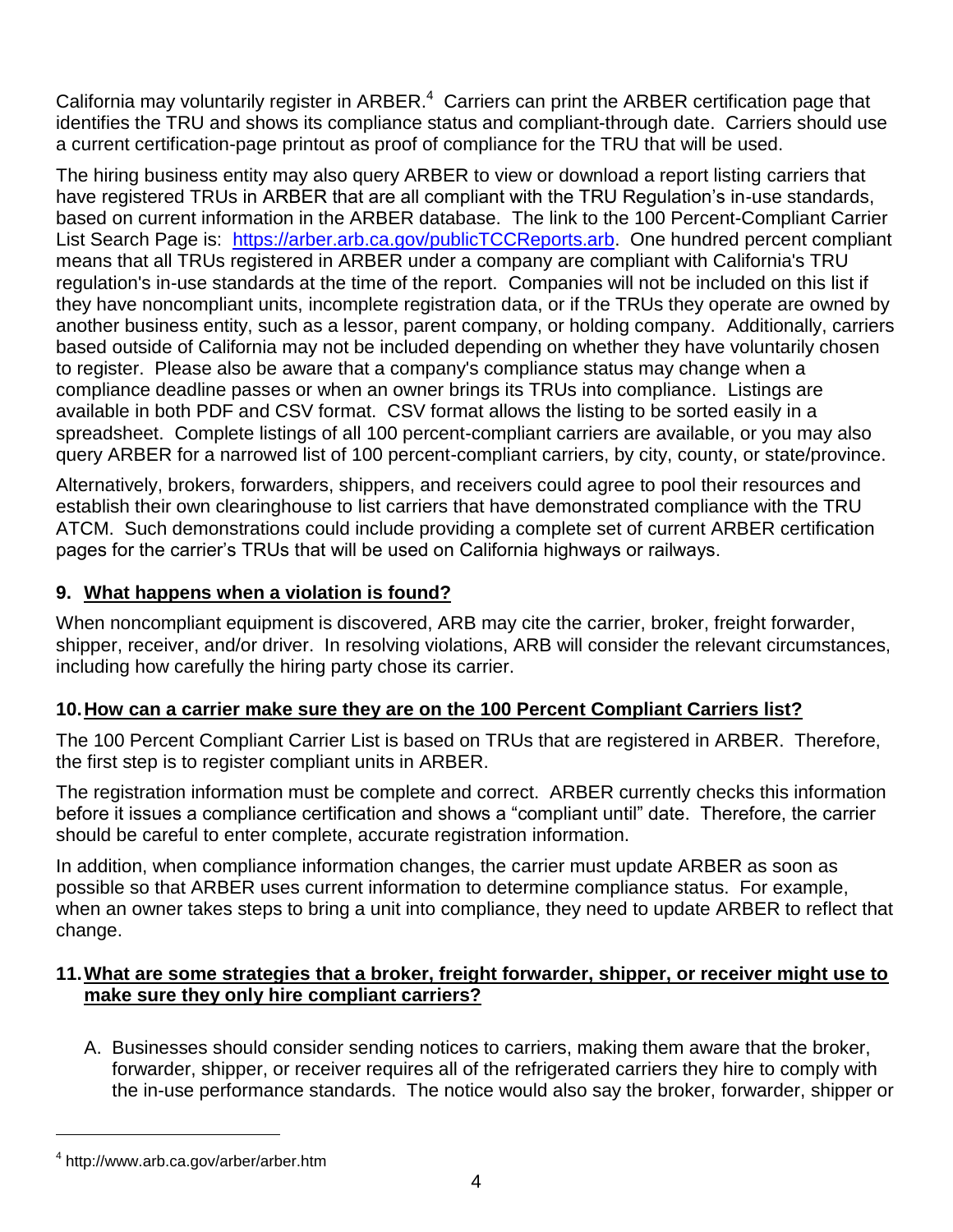receiver now requires the carrier to: 1) certify to the hiring business entity that they (the railways; 3) print out the ARBER certification page for each TRU; and 4) send those pages to carrier) will only dispatch reefers that comply with the in-use standards; 2) register their TRU's in ARB's Equipment Registration (ARBER) system if they will travel on California highways or the broker, shipper, or receiver.

 name is posted at the TRU Website (see link below) and also available at: A letter template that can be merged with the broker, forwarder, shipper, or receiver's company http://www.arb.ca.gov/diesel/tru/documents/template\_notice\_to\_carriers.pdf

 This notice should be sent before hiring the carrier for the first time (or soon after the January 1, 2013, effective date of this new requirement) and periodically thereafter as a have a compliance deadline on December  $31<sup>st</sup>$ . An additional strategic time to send this notice reminder. One strategic time to send these subsequent letters would be in July, so that the carrier has time to research compliance options and place purchase orders for the TRUs that to carriers would be a few months before the compliance deadline to make sure the carrier updates ARBER with compliance information for TRUs that have recently met the in-use standards, prints out the current ARBER certification page showing the new "compliant until date," and sends it to the hiring business entity in advance of the new compliance year.

 language to consider for this purpose follows: B. Businesses should also include contract language in agreements between the shipper and broker or forwarder, or receiver and broker or forwarder that clearly requires only ARB-compliant TRUs to be dispatched on California highways and railways. Possible contract

#### **"Broker, forwarder, or its agent certifies that any TRU equipment hired or furnished will be in compliance with the in-use requirements of California's TRU regulations."**

 language for the broker, forwarder, or his representative to sign, acknowledging this ARB recommends highlighted or bold contract language and a space provided next to this requirement and certifying that they will only dispatch compliant equipment on California highways.

- California highways or railways and the TRU used for this load must be ARB-compliant. If C. When a broker, forwarder, shipper, or receiver advertises an available perishable goods load, they should specify that the load requiring refrigerated transport equipment will travel on posted on an on-line load board<sup>5</sup> the equipment specification should include "ARB-Compliant TRU" so that carriers know up front that TRUs must be compliant with ARB's TRU ATCM inuse standards.
- D. Document the steps during hiring or contract negotiations with the carrier showing that the carrier was notified that an ARB-compliant TRU is required and that the carrier confirmed the contractual obligation to only dispatch ARB-compliant TRUs on California highways or railways.
	- this purpose follows: a. Include contract language that clearly requires that only ARB-compliant TRUs be dispatched on California highways and railways. Possible contract language to consider for

 $\overline{a}$ 

 $<sup>5</sup>$  As an example, see 123LOADBOARD at: http://www.123loadboard.com</sup>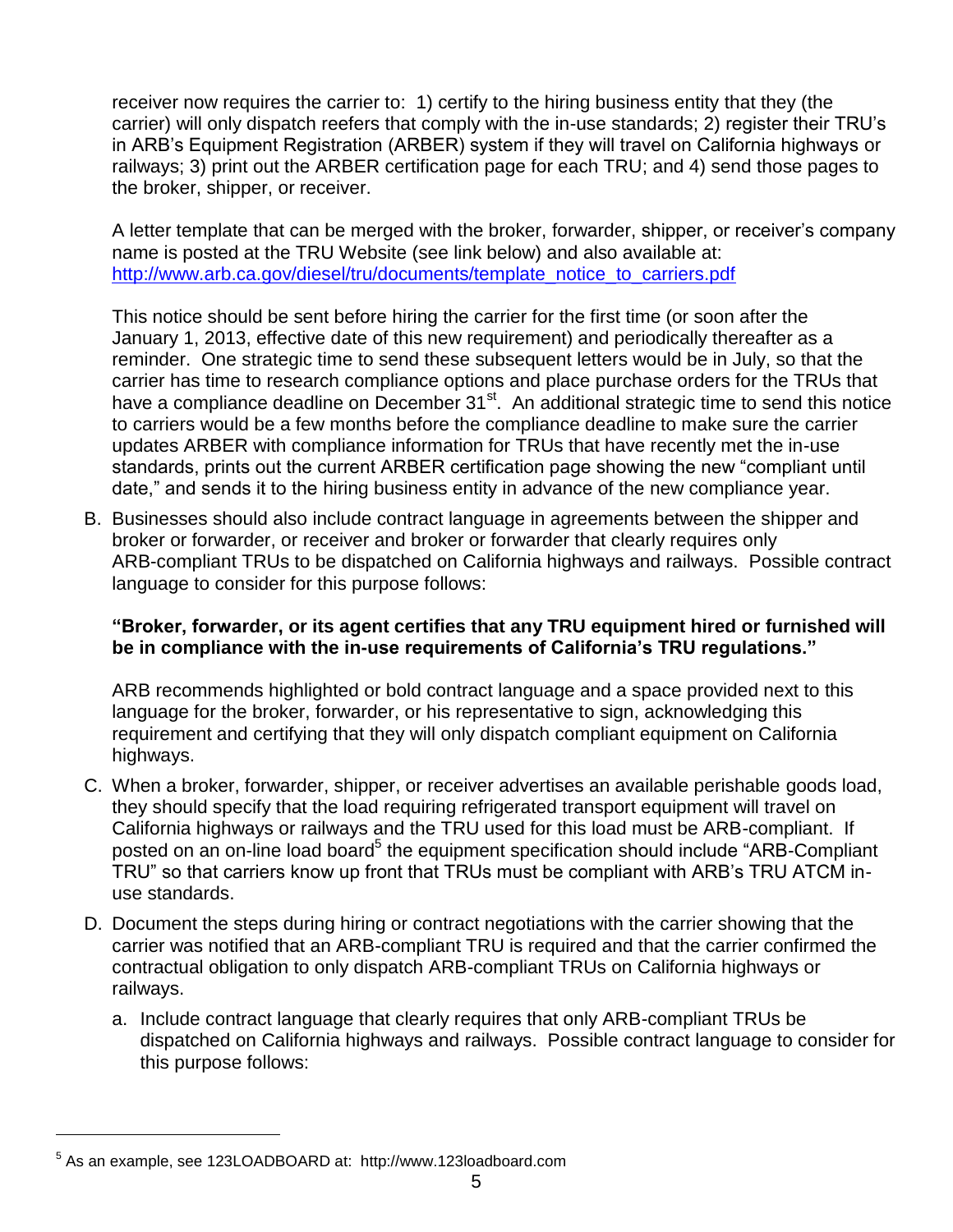#### **compliance with the in-use requirements of California's TRU regulations." "Carrier or its agent certifies that any TRU equipment furnished will be in**

 This contract language should be highlighted or bolded and a space provided for the carrier's representative or its agent's signature acknowledging this requirement and certifying that only ARB-compliant equipment will be dispatched on California highways. The bill of lading needs to include this language and certification.

- certification page for the TRU, with its ARB Identification Number (IDN) clearly indicated, to show that the dispatched unit is compliant. This document may be used to show that there was a reasonable expectation that only certified-compliant TRU equipment would be used b. The carrier may provide the broker, forwarder, shipper, or receiver with the ARBER for a specific job, if the specific IDN is called out in the contract or bill of lading.
- preventative steps to ensure no further hiring of that noncompliant carrier will happen: E. If a carrier is found to have violated the requirement to dispatch only ARB-compliant TRUs on California highways or railways, the broker, forwarder, shipper or receiver should take
	- a. The broker, freight forwarder, shipper or receiver that hired or contracted with that carrier should ensure they do not hire or contract with that carrier until the carrier can demonstrate that it is in full compliance with ARB's TRU ATCM in-use performance standards.
	- whether their negotiating processes and practices are sufficient to ensure they do not hire b. The broker, forwarder, shipper, or receiver that hired the carrier should also evaluate or contract noncompliant carriers.
	- not hire or contract noncompliant carriers in the future. c. If a shipper or receiver hires a broker or forwarder that in turn hired a carrier that dispatched a noncompliant TRU, the shipper or receiver should also ensure they do not hire or contract with that broker or forwarder until the broker or forwarder can demonstrate that it has corrected its negotiating processes and practices sufficiently to ensure they will

### **12.Are private fleets that own TRUs and distribution centers required to meet the requirements that apply to shippers and receivers?**

Yes. Private fleets must comply with ARB's TRU ATCM in-use performance standards. If a private fleet hires or contracts with a motor carrier to transport perishable goods on California highways or railways then the shipper or receiver requirements listed in items 2 and 3, above, also apply to the private fleet.

#### **13.I am a carrier that owns TRUs that are all less than seven years old. These units have not passed a compliance deadline, so they are all compliant at this time; however, my company is not listed on the 100 Percent Compliance list. What do I need to do?**

See question and answer number 10, above.

#### **14.As a carrier, I am concerned that confidential information about my fleet will be released to my competitors. What information will be available to the public about my fleet?**

 ARBER. The "Check TRU Compliance Status" button on the TRU website only provides compliance The 100 Percent Compliant Carrier List only lists carriers that have all compliant TRUs registered in status if a person knows the ARB Identification number, the vehicle/trailer VIN or license plate number, the railcar reporting mark, or the TRU gen set BIC code.

# **15.Who is authorized to inspect TRUs and where will these inspections take place?**